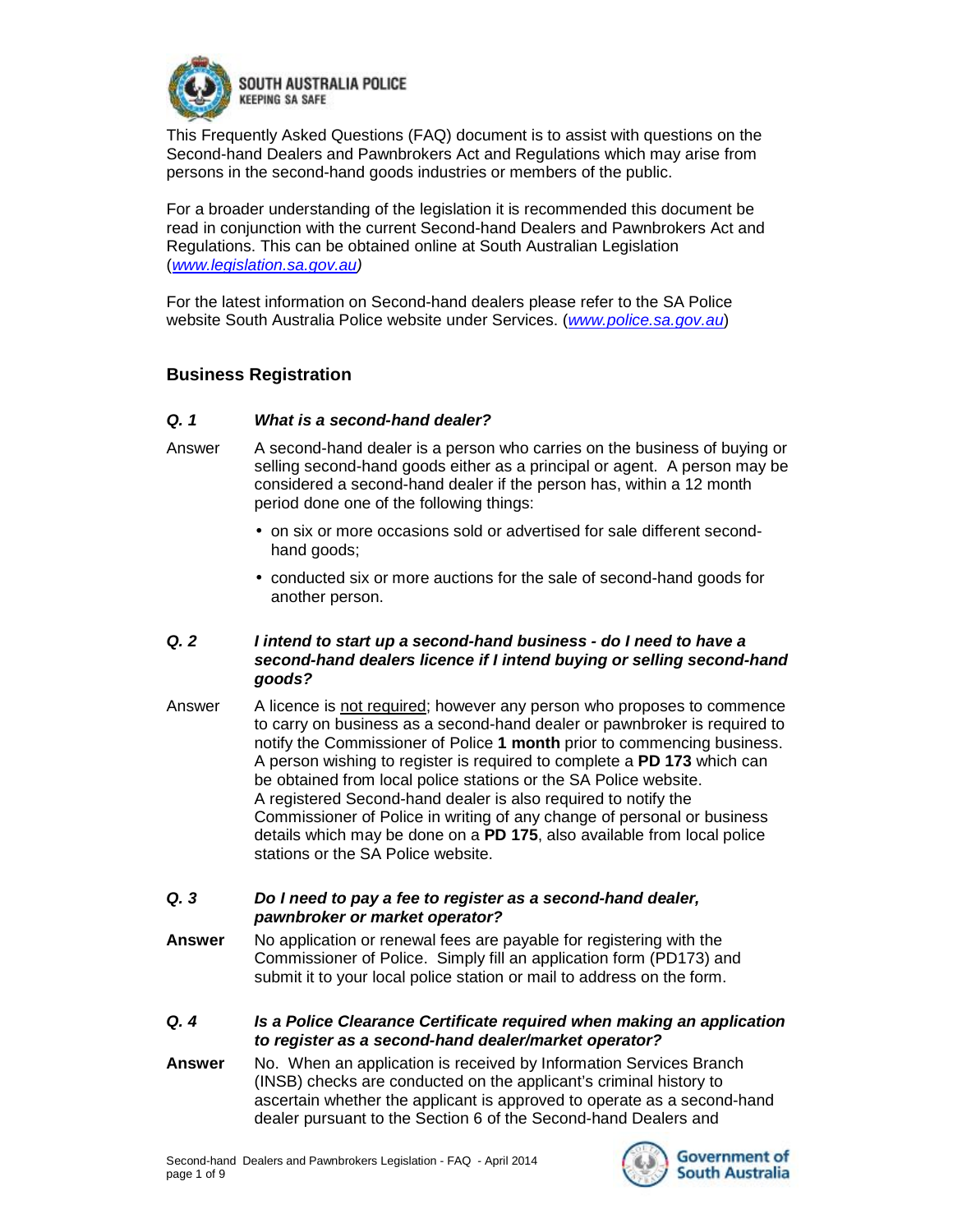

Pawnbrokers Act 1996. The applicant will be sent a letter advising of the outcome of approval to operate or not.

# *Q. 5 What are 'prescribed goods'?*

**Answer Prescribed goods** are listed in Section 3 of the Regulations and include commonly stolen and traded items. The categories of items include precious stones; precious metals such as gold and silver; jewellery, sporting or recreational goods (not including clothing or footwear); watercraft; musical instruments (not including pianos); portable engine powered or motorised tools or equipment; tool kits; photographic equipment and video camera equipment; computer hardware and interactive game consoles; electric or electronic goods (not including whitegoods); mobile phones, CDs and DVDs; bicycles; caravans, trailers motor vehicles and motor vehicle components. A full list is provided in Regulations.

# *Q. 6 What are non-prescribed goods?*

**Answer Non-prescribed** goods are those goods which are less commonly stolen and traded and include such things as clothing and footwear, bric-a-brack, whitegoods such as fridges/freezers, furniture and antiques, kitchenware and utensils, books and magazines etc.

#### *Q. 7 I am a dealer of second-hand goods and regularly have customers offering prescribed and non-prescribed goods. Do I have to record what identification these customers' produce?*

- **Answer** When offered **prescribed goods** for sale a second-hand dealer is required to obtain, verify and record any identification that is produced. Sufficient identification includes:
	- A State or Commonwealth Government card or document that contains a person's full name, address, signature and photograph;
	- If there is no photographic identification produced then at least two cards or official documents are needed – at least one of which must be issued by a State or Commonwealth Government. Any documents or cards produced must together contain a full name, address and signature of the customer.

It is the responsibility of the second-hand dealer to ensure:

- The identification produced does not appear to have been forged or tampered with;
- The identification produced contains a name and address matching the name and address given by the customer;
- The identification produced contains a signature matching the signature of the customer;
- If there is a photograph, that it is a good likeness to the customer;
- Any identifying number on the identification is recorded;
- If no number then the date of issue must be recorded;

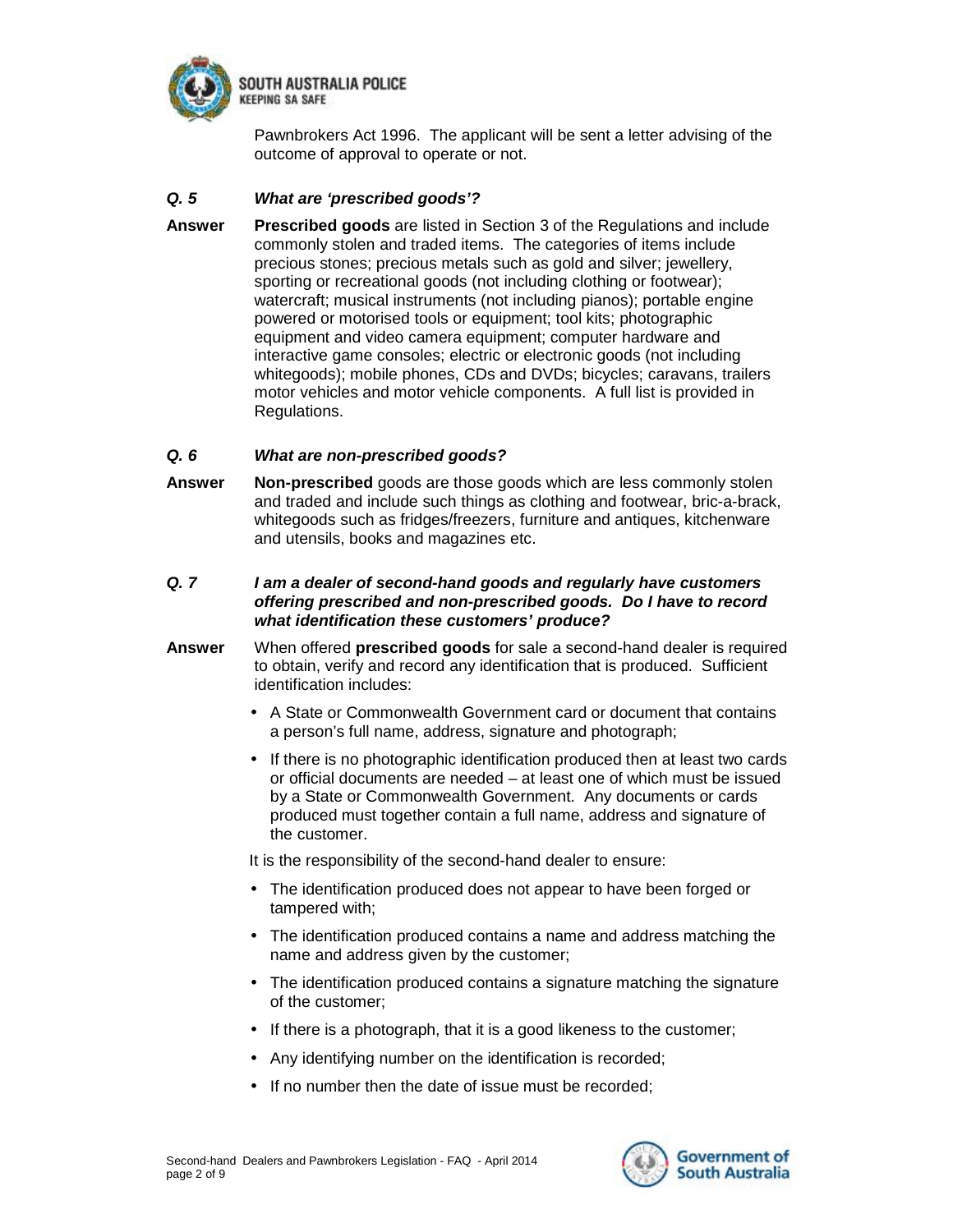

• There is sufficient details to identify the body or person who issued the document or card.

Dealers are not required to obtain identification from persons offering to sell non-prescribed goods.

*Q. 8 I am a pawnbroker and regularly have customers offering prescribed and non-prescribed goods for loans. Do I have to record what identification these customers' produce?* 

**Answer** Yes. A pawnbroker is required to obtain, verify and record identification from all persons offering any (prescribed or non-prescribed) pawned goods.

# **Second-hand dealers**

- *Q. 9 I regularly buy and sell prescribed second-hand goods. Is there a period of time I need to retain these goods before I can offer them for sale?*
- **Answer** The Act requires dealers to retain 'prescribed' goods in the form in which they were received for 10 business days.

Prescribed goods may be sold after 3 days provided full identity details of the purchaser are obtained and recorded.

**Note**: The 3 day retention period does not apply to gemstones or precious metals, items of jewellery that include gemstones or precious metals and watches.

- *Q. 10 I am a manager of a retail business selling computer games and related products including consoles, accessories, second-hand games and gaming consoles. Second-hand games and consoles are often accepted in exchange for store credit. Am I still required to comply with record keeping and retention requirements?*
- **Answer** The Act defines the term 'sell' to include "barter or exchange" which would include the exchange of second-hand goods in return for store credit. As a result, dealers are required to comply with record-keeping and retention period.
- *Q. 11 Apart from retaining prescribed goods what else am I required to do with these goods?*
- **Answer** Prescribed goods coming into the possession of a second-hand dealer are required to be labelled with a 'unique' identification code.
- *Q. 12 If I suspect that I have had stolen goods produced to me what do I do?*
- **Answer** If a second-hand dealer suspects for any reason they have bought or received goods which are stolen, then they must immediately notify the police.

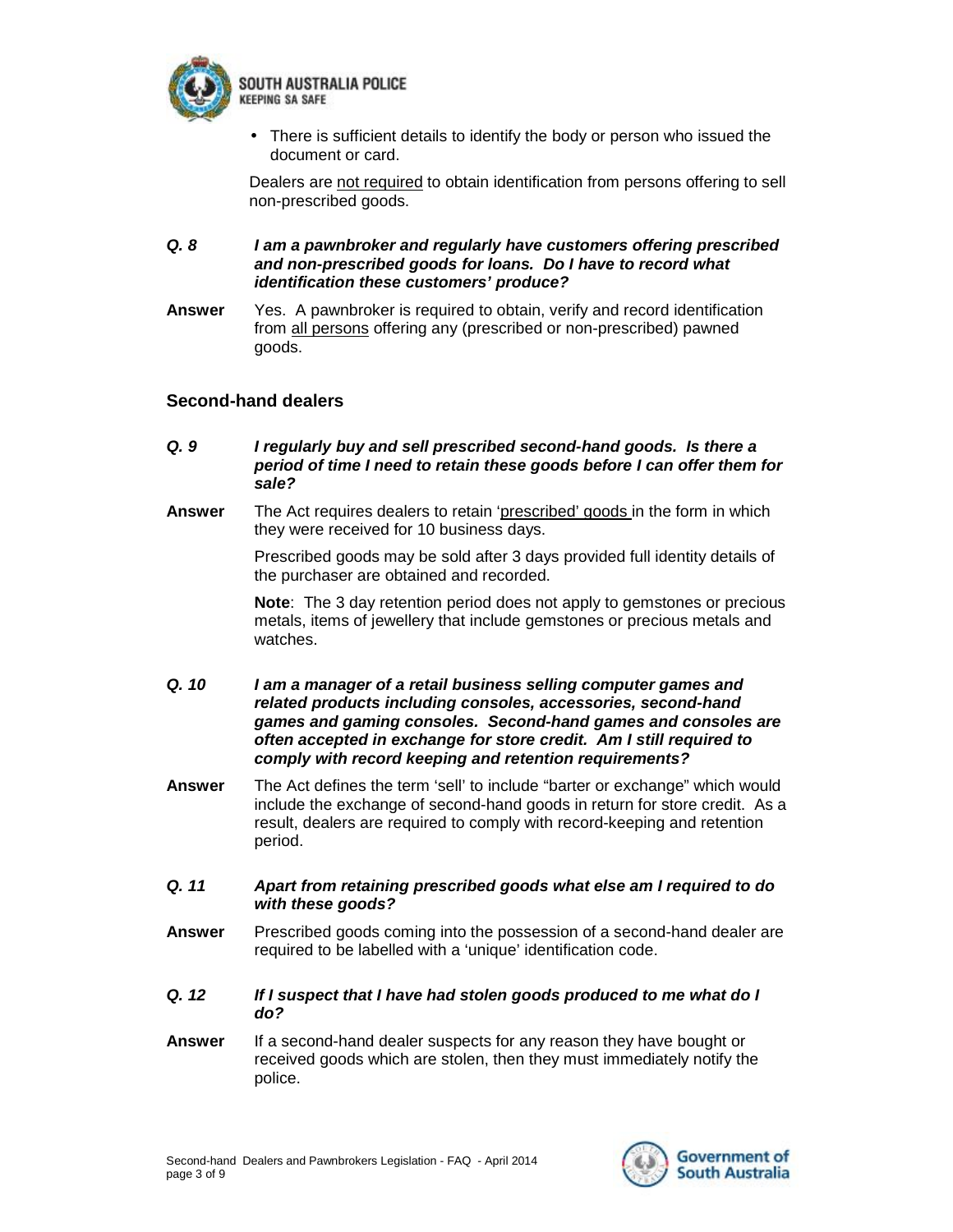

SOUTH AUSTRALIA POLICE *EEPING SA SAFE* 

# *Q. 13 What happens if Police suspect good I have in my possession may be stolen?*

**Answer** If Police suspect goods in the possession of a second-hand dealer or pawnbroker may be stolen they can take a number of steps: - Seize the goods for evidentiary purposes - Serve a notice requiring the second-hand dealer or pawnbroker not to part with the goods until provided a written authority by a member of the police force. This is often referred to as a 'Hold' notice.

## *Q. 14 I have been asked by Police to look out for particular stolen goods, what am I supposed to do?*

**Answer** Police can provide a second-hand dealer or pawnbroker a written notice which describes goods that are suspected of being stolen. The dealer must check if they have bought or are in possession of such goods. Any goods which subsequently come into the dealer's possession should also be checked against the notice. If a dealer believes they have bought or received goods that appear on the notice they must immediately notify the police and not part with those goods without written authority of a member of Police.

### *Q. 15 If a person believes goods that I have are his or her stolen goods, am I required to do anything?*

- **Answer** If a person claims to be entitled to goods in possession of a second-hand dealer or pawnbroker then a *Schedule 1-Notice of claim to goods in possession of second-hand dealer* as per the Regulations must be supplied by the dealer and completed by both parties. A copy of the notice is held by the dealer with a copy supplied to the claimant and police. The dealer must notify police of the claim as soon as possible. The goods in question cannot be sold or parted with without written authority of a member of the Police force.
- *Q. 16 I own three second-hand and pawnbroker stores and regularly transfer stock between these three stores. Am I required to retain items transferred from one store to another for a further 10 day period or am I able to sell the goods immediately?*
- **Answer** Goods must be retained for 10 days at the original store after which they may be moved to another store. There is no requirement for the transferee to retain the goods for a further 10 days provided you are able to produce a copy of a certificate signed by the second-hand dealer who retained the good for the 10 days after purchase.
- *Q. 17 I am an antique dealer principally of antique furniture and bric-a-brac however, occasionally I am offered and sometimes buy from customers antique jewellery (rings, bracelets, fob watches etc.) which I then offer for sale in my premises. Do I need to record these transactions?*
- **Answer** Yes. If during the course of your business you acquire 'prescribed goods' such as jewellery and watches (whether antique or not), you will need to verify the customers identity, record your transactions, tag and retain the goods.

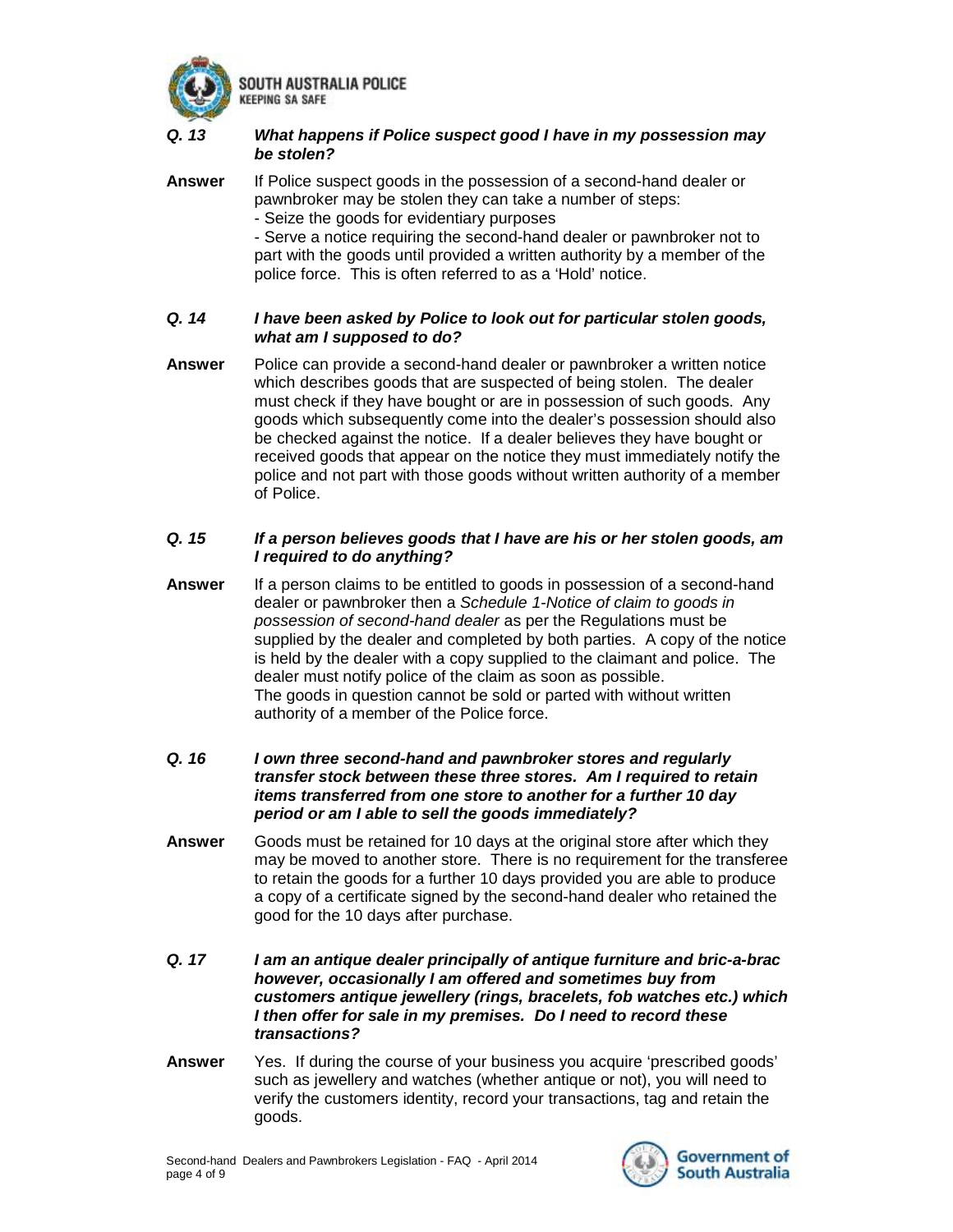

SOUTH AUSTRALIA POLICE **CEEPING SA SAFE** 

- *Q. 18 My company deals with new caravans and camper trailers. We accept second-hand caravans and camper trailers as trade-ins and sell the second-hand caravans from our yards. We don't acquire caravans or camper trailers other than via trade-ins. Does my business need to be registered as a second-hand dealer?*
- **Answer** Yes, if your company is buying or selling second-hand goods (including trade-ins) you are required to be registered under the Act and comply with other transaction requirements.
- *Q. 19 I sell second-hand clothing and costume jewellery, I get a lot of teenagers wanting to buy these 'retro' outfits. Does the legislation affect who I can sell to?*
- **Answer** No, there is no age restriction on who you can sell goods to.
- *Q. 20 I am a proprietor of a retail store selling new and second-hand gaming consoles and games. Frequently I am approached by young kids offering to sell PS3 and Xbox games and consoles. Is there any age restriction on who I can buy these goods from?*
- **Answer** The Act prohibits a second-hand dealer from buying from persons under the age of 16 years. A contract of pawn can also not be entered into with a person under 16 years. The legislation does not however, prevent persons under the age of 16 years from buying second-hand goods such as computer games and consoles.
- *Q. 21 I am the proprietor of a mobile phone service/repair centre. The principal business activity is the repair of damaged mobile phones. A small part of our business however, is the sale of second-hand mobile phones acquired through people not collecting or failing to pay for the repairs. Do I need to be registered or record details of the acquisition of these mobile phones?*
- **Answer** Regulations exempt a business of repairing prescribed goods for customers from the requirement to be registered, make records, labelling and retention of second-hand goods.
- *Q. 22 I am the proprietor of a second-hand book shop and regularly buy and sell second-hand books, magazines /stamps /coins etc. Do I need to record who I buy these items from and who I sell them to?*
- **Answer** Books and magazines, stamps and coins are not 'prescribed goods' and as such you are not subject to the record keeping, tagging and retention provisions of the Act and Regulations.
- *Q. 23 My second-hand business does not deal with 'prescribed goods'. Do any parts of the current Act apply to me?*
- **Answer** Yes, there are a number of sections that apply to all second-hand dealers including the following: - register with the Commissioner of Police at least one month prior to
	- commencing trade
	- the requirement to report to Police suspected stolen goods

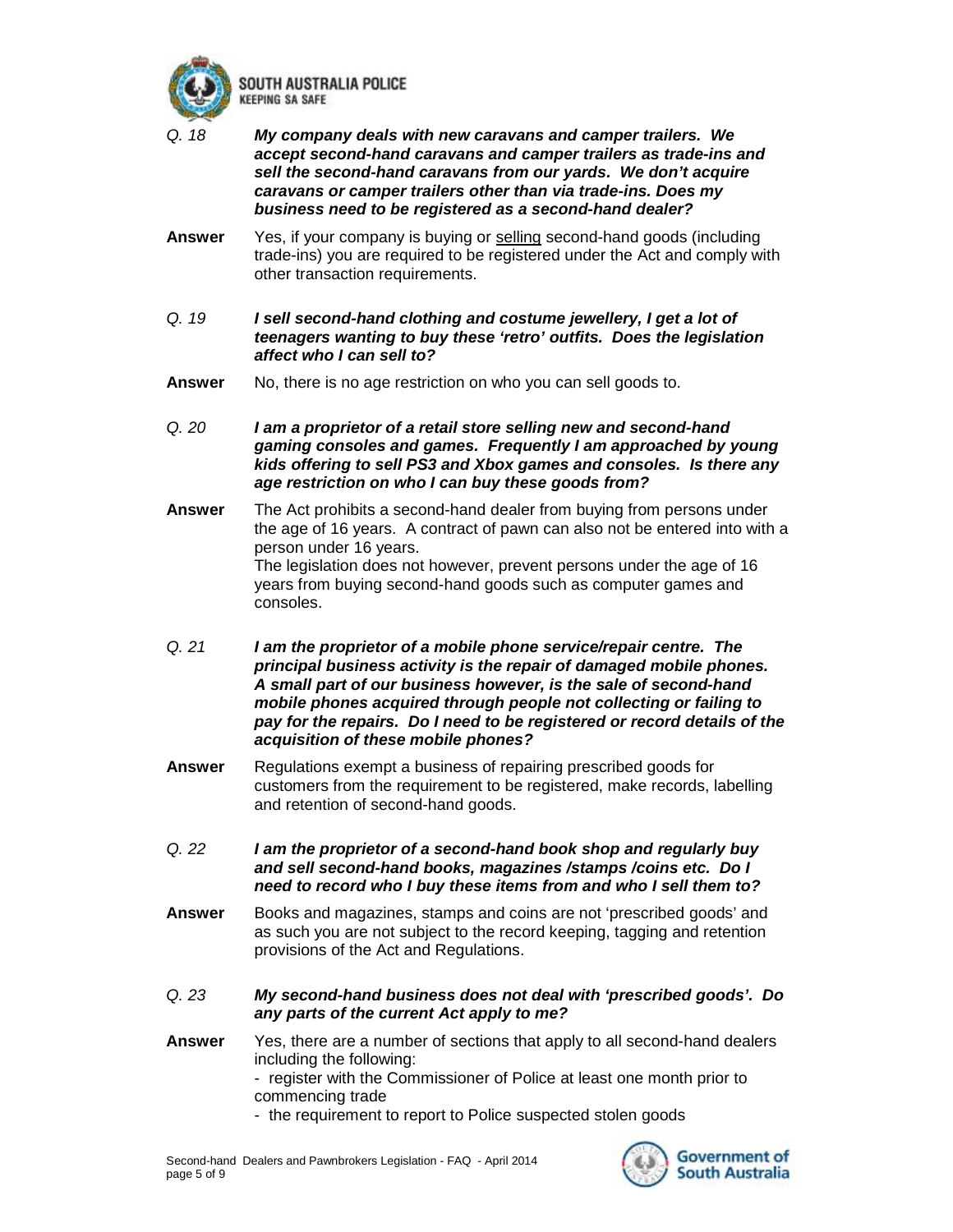

SOUTH AUSTRALIA POLICE *CEEPING SA SAFE* 

- the requirement to report to Police suspected stolen goods
- the ability for Police to place a 'hold' on suspected stolen goods
- the provision for Police to inspect premises or business records
- not buying or entering into contracts of pawn with persons under 16 years.

#### *Q. 24 I am a licensed dealer in second-hand motor vehicles. Do I have to be registered as a second-hand dealer under this Act?*

**Answer** No, both the buying and selling of second-hand motor vehicles (for resale, not scrapping) is covered in other Acts and as such is not covered under this legislation.

# **Pawnbrokers**

- *Q. 25 As a pawnbroker what can I do with goods that are not redeemed by the person who pawned them. I can't keep holding onto them and need to get back the money I lent on the items.*
- **Answer** If the goods are not redeemed you must, as soon as reasonably practicable, sell the goods in a manner conducive to securing the best price reasonably obtainable. In relation to the sale you must also record against the entry relating to the second-hand goods, details of the sale of the goods including date of the sale and the amount for which the goods were sold. If the proceeds of the sale of the pawned goods exceed the amount owing, the balance of the proceeds is recoverable from the pawnbroker as a debt by the person who would have been entitled to redeem the goods if not sold.

#### *Q. 26 What extra requirements are applicable to pawnbrokers?*

- **Answer** Pawnbrokers will have further requirements including:
	- Minimum pawn agreement of 1 month (unless the item is redeemed).
	- Recording, tagging and retention of *all* items pawned.

#### *Q. 27 What is a pawn ticket and what information does it have to have on it?*

**Answer** A 'pawn ticket is basically the record of the pawn or pawn contract which is required to be completed at the time of the pawn. There are a number of details which are required to be contained in the pawn ticket and Section 13(2) of the Act and Regulation 11 of the Regulations should be referred to for the complete details required.

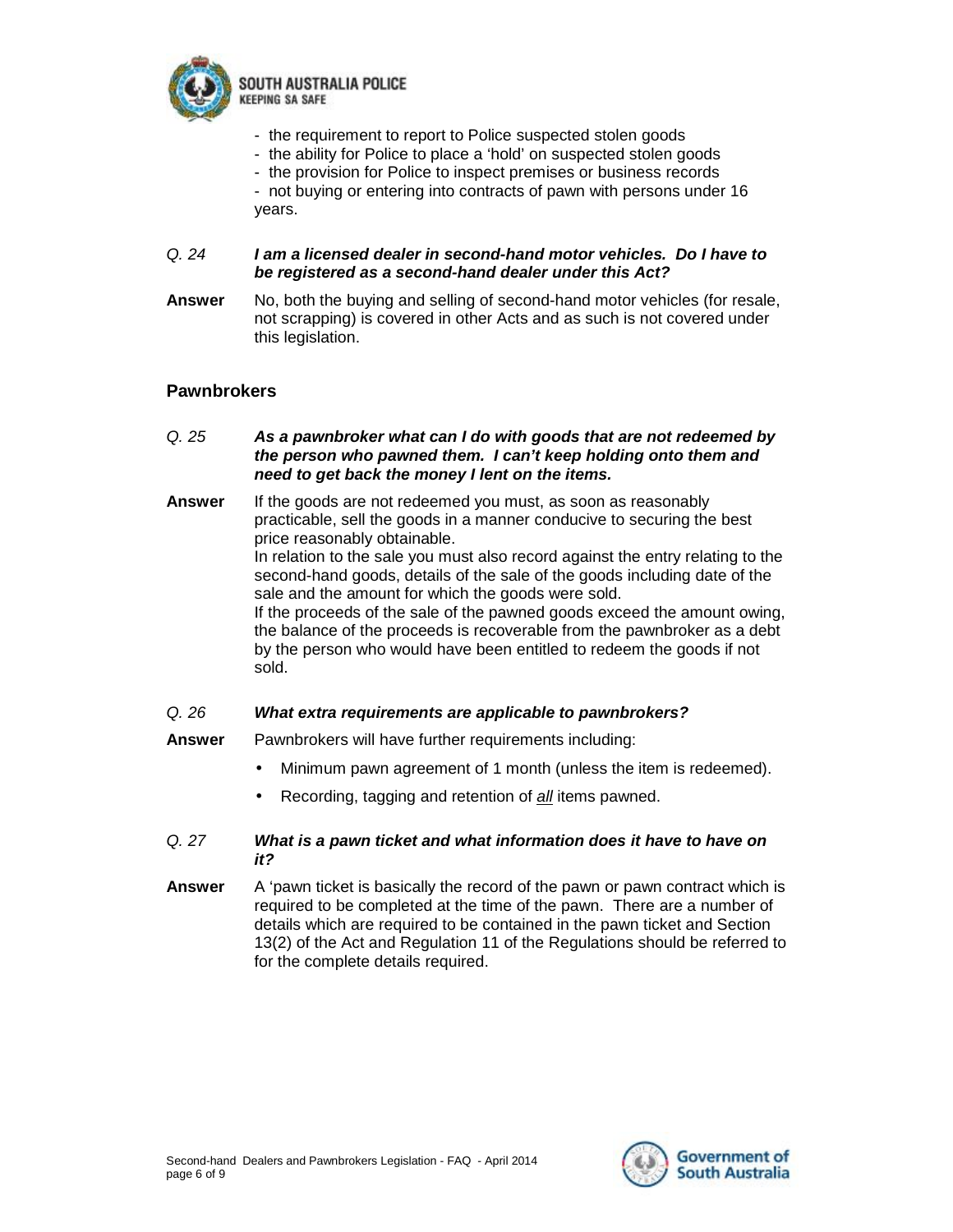

#### **Auctioneers**

- *Q. 28 As an auctioneer I do not buy and sell second-hand goods only conduct the auctions. Do I have to Register or comply with any other requirements?*
- **Answer** Under the Act a person who in a 12 month period conducts six (6) or more auctions for the sale of second-hand goods on behalf of other persons is considered to be carrying on the business as a second-hand dealer, and as such is required to be registered with the Commissioner of Police.

# **Auto-dismantlers**

- *Q. 29 I am an auto repairer / dismantler and acquire cars to on-sell the parts. How does the current legislation affect me?*
- **Answer** If you buy cars from the general public to on-sell the parts, you are classed as a second-hand dealer and therefore need to be registered and comply with the legislation. If these parts are 'prescribed goods' then you must comply with the record keeping, tagging and retention requirements outlined previously.
- *Q. 30 My business is primarily scrap metal however I do take in old cars, car body parts and shells of cars for the scrap metal. Do I have to be registered?*
- **Answer** If your business is acquiring these goods (including prescribed goods) for the purposes of recycling metal and selling scrap metal obtained from those goods you do not have to be registered, make records, label or retain the goods..
- *Q. 31 As an auto-dismantler I buy crashed vehicles from the auctions, how does this affect my business?*
- **Answer** If the vehicle bought at auction is a written-off vehicle under the Motor Vehicle Act (MVA) the requirement to label and retain the goods does not apply in relation to the written-off vehicle or a motor vehicle component from a written-off vehicle if you record the serial number of the written-off vehicle notice.

#### **Markets**

- *Q. 32 I am a weekend market operator where stall-holders sell a variety of second-hand goods including CD's, DVD's, electrical tools and appliances and other second-hand bric-a-brack. Do I need to register with the Commissioner of police?*
- **Answer** Yes. Any person proposing to commence carry on business as a market operator where any '*prescribed'* second-hand goods are offered for sale is required to notify the Commissioner of Police **1 month** prior to commencing business. A person wishing to register as a market operator is required to complete a **PD 174** which can be obtained from local police

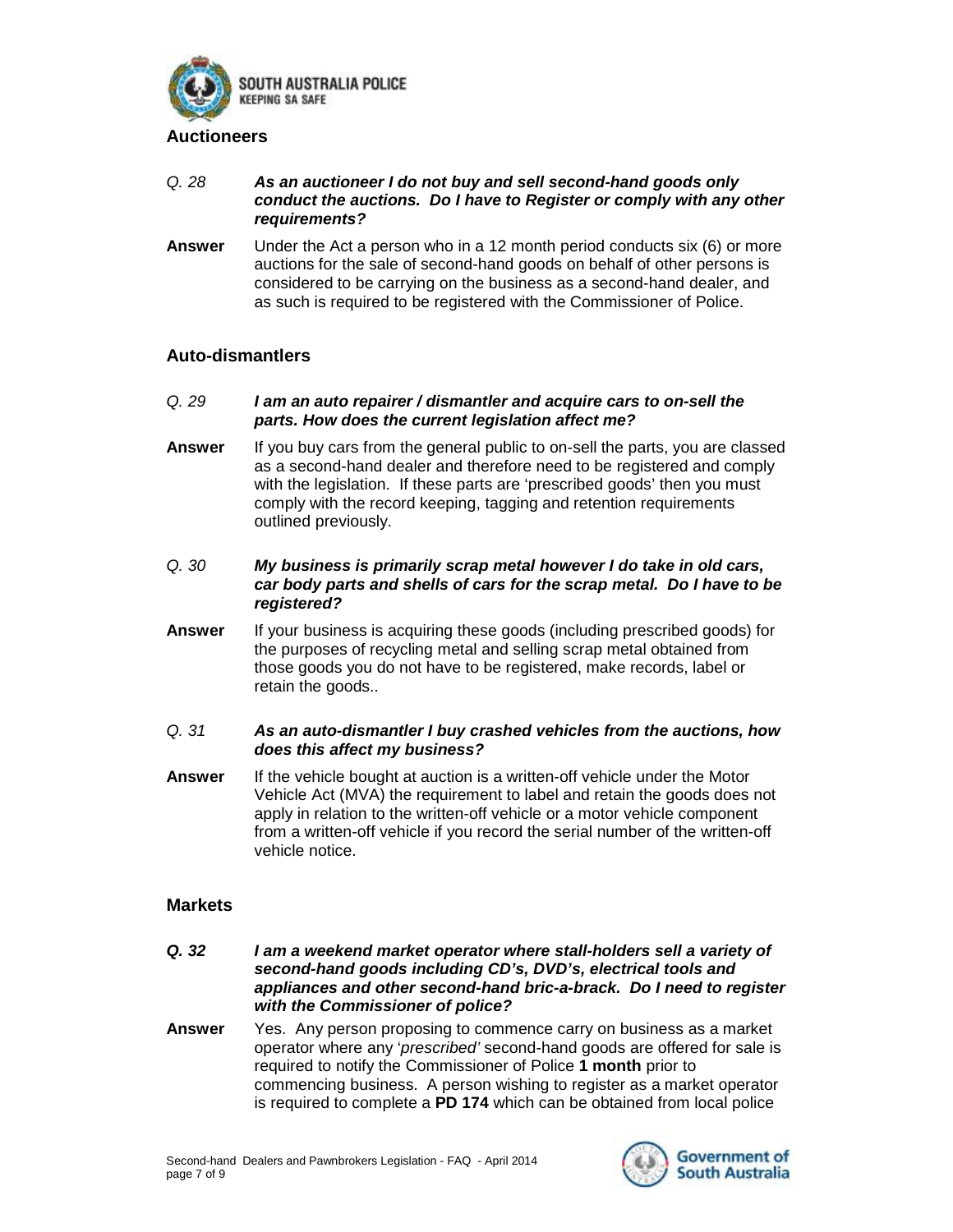

**EEPING SA SAFE** 

stations or the SA Police website.

A registered Market Operator is also required to notify the Commissioner of Police in writing of any change of personal or business details which may be done on a **PD 176**, also available from local police stations or the SA Police website.

**Note:** Markets where only '*non-prescribed*' goods such as fresh produce, handicrafts, books, magazines and general bric-a-brack are sold, are not required to be registered.

# *Q. 33 Once I am registered as a market operator so I have to anything else in relation to the recording the names of the stall holders each week?*

- **Answer** If any stall holders are selling prescribed goods there is the requirement to record the date and place at which the market is held and record the full names and residential or business address of each person who sells prescribed goods. The identity of the person is to be verified according to the regulation 9.
- *Q. 34 I am the Chairperson of our local school fund raising committee. We are holding our annual fete where we will be selling some secondhand goods donated by parents and businesses. Do I or the school have to be registered as a second-hand market?*
- **Answer** No, if the fete / market only sells donated goods on behalf of a religious, educational or other charitable or beneficial community purpose, then you and the school are not required to be registered and none of the other provisions of the Act will apply to you.
- *Q. 35 As operator of a market where people sell prescribed second-hand goods what authority do I have to ask for their name and other details?*
- **Answer** There is no specific section making it an offence to fail or refuse to provide details to you, however as the market operator you are required to obtain and verify details of persons intending to sell 'prescribed goods'. As such as part of the conditions of entry to sell prescribed goods the person must comply with supplying his or her details. If a person refuses to provide the details or identity they could be advised they cannot sell those goods and possibly leave the market. If you have suspicions about the goods or difficulties with the person you could always request police attendance.

# **Garage Sales**

- *Q. 36 I have previously held a garage sale at my home address where I disposed of various pre-loved items, including some which would be classified as prescribed goods. Under the current legislation do I need to register as a second-hand dealer if I want to conduct another garage sale?*
- **Answer** The common house-hold garage sales held occasionally do not fall within the provisions of the Act. If however you are regularly acquiring prescribed